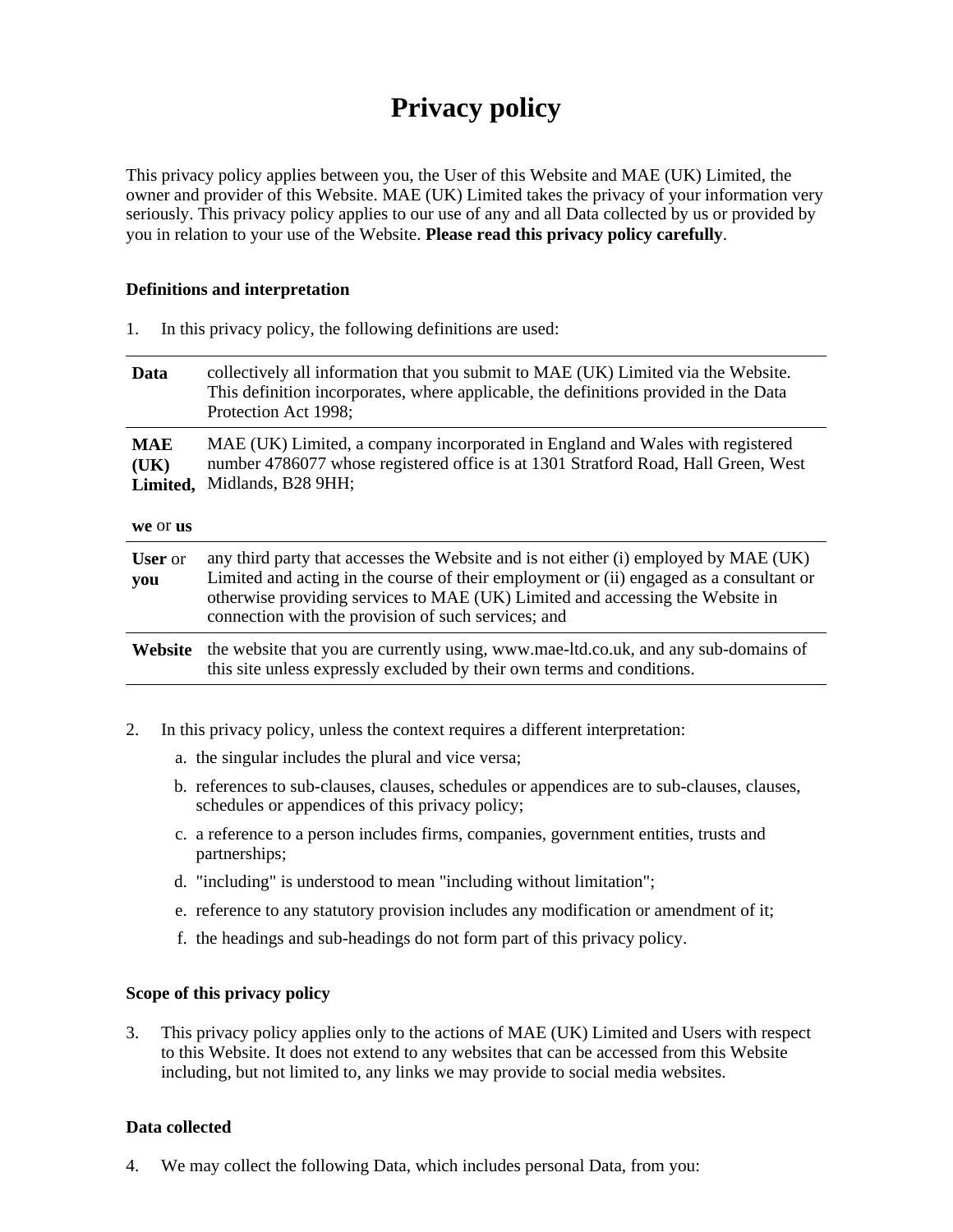- a. Name
- b. Date of Birth;
- c. Gender;
- d. Job Title;
- e. Profession;
- f. Contact Information such as email addresses and telephone numbers;
- g. Financial information such as credit / debit card numbers;
- h. IP address (automatically collected);
- i. Web browser type and version (automatically collected);
- j. A list of URLs starting with a referring site, your activity on this Website, and the site you exit to (automatically collected);
- k. Telephone numbers

in each case, in accordance with this privacy policy.

## **Our use of Data**

- 5. For purposes of the Data Protection Act 1998, MAE (UK) Limited is the "data controller".
- 6. We will retain any Data you submit for 12 months.
- 7. Unless we are obliged or permitted by law to do so, and subject to any third party disclosures specifically set out in this policy, your Data will not be disclosed to third parties. This includes our affiliates and / or other companies within our group.
- 8. All personal Data is stored securely in accordance with the principles of the Data Protection Act 1998. For more details on security see the clause below (**Security**).
- 9. Any or all of the above Data may be required by us from time to time in order to provide you with the best possible service and experience when using our Website. Specifically, Data may be used by us for the following reasons:
	- a. internal record keeping;
	- b. improvement of our products / services;

in each case, in accordance with this privacy policy.

## **Third party websites and services**

10. MAE (UK) Limited may, from time to time, employ the services of other parties for dealing with certain processes necessary for the operation of the Website. The providers of such services do not have access to certain personal Data provided by Users of this Website.

## **Links to other websites**

11. This Website may, from time to time, provide links to other websites. We have no control over such websites and are not responsible for the content of these websites. This privacy policy does not extend to your use of such websites. You are advised to read the privacy policy or statement of other websites prior to using them.

## **Changes of business ownership and control**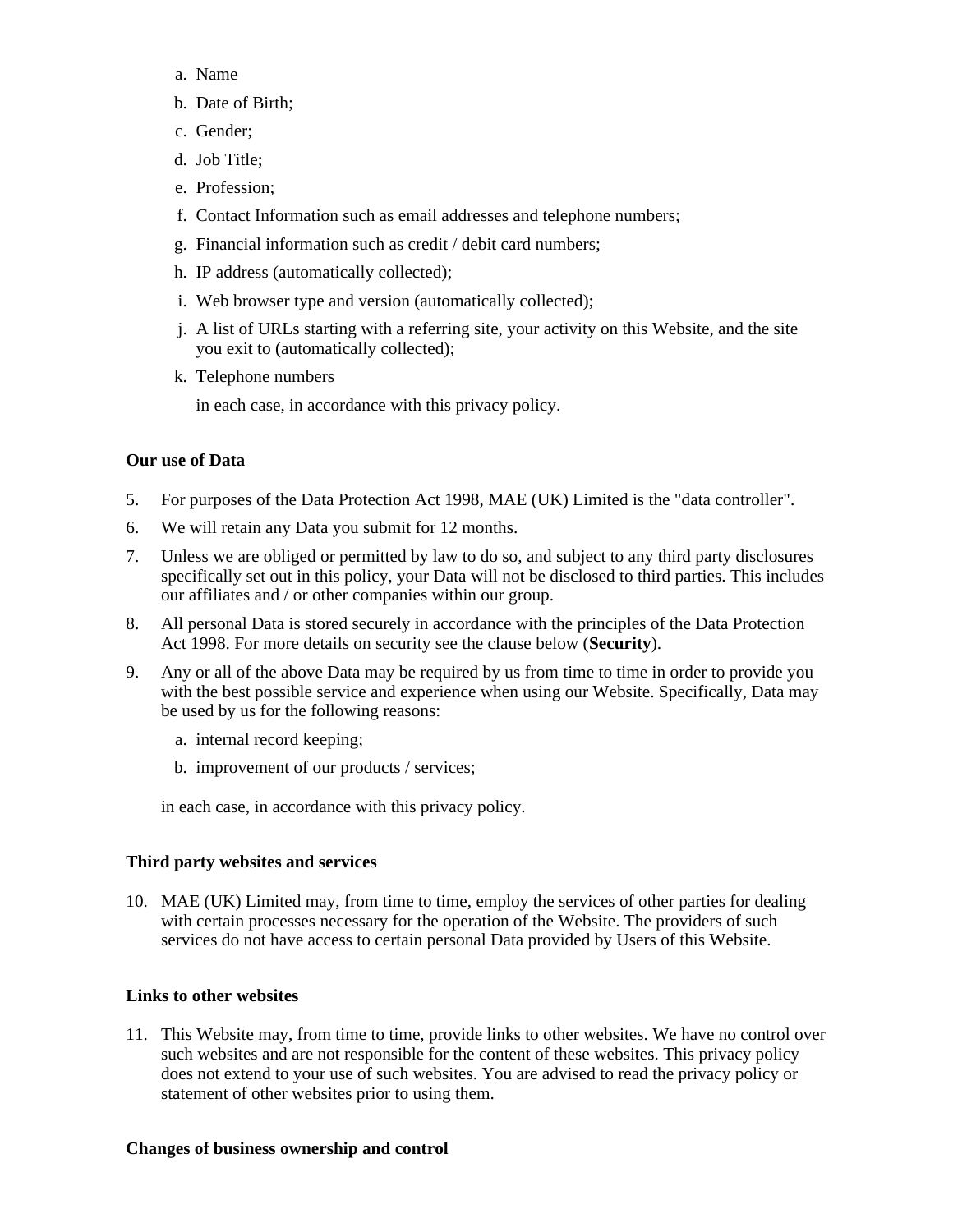- 12. MAE (UK) Limited may, from time to time, expand or reduce our business and this may involve the sale and/or the transfer of control of all or part of MAE (UK) Limited. Data provided by Users will, where it is relevant to any part of our business so transferred, be transferred along with that part and the new owner or newly controlling party will, under the terms of this privacy policy, be permitted to use the Data for the purposes for which it was originally supplied to us.
- 13. We may also disclose Data to a prospective purchaser of our business or any part of it.
- 14. In the above instances, we will take steps with the aim of ensuring your privacy is protected.

## **Controlling use of your Data**

- 15. Wherever you are required to submit Data, you will be given options to restrict our use of that Data. This may include the following:
- 16. use of Data for direct marketing purposes; and
- 17. sharing Data with third parties.

## **Functionality of the Website**

18. To use all features and functions available on the Website, you may be required to submit certain Data.

## **Accessing your own Data**

19. You have the right to ask for a copy of any of your personal Data held by MAE (UK) Limited (where such Data is held) on payment of a small fee, which will not exceed £15.00.

## **Security**

- 20. Data security is of great importance to MAE (UK) Limited and to protect your Data we have put in place suitable physical, electronic and managerial procedures to safeguard and secure Data collected via this Website.
- 21. If password access is required for certain parts of the Website, you are responsible for keeping this password confidential.
- 22. We endeavour to do our best to protect your personal Data. However, transmission of information over the internet is not entirely secure and is done at your own risk. We cannot ensure the security of your Data transmitted to the Website.

## **General**

- 23. You may not transfer any of your rights under this privacy policy to any other person. We may transfer our rights under this privacy policy where we reasonably believe your rights will not be affected.
- 24. If any court or competent authority finds that any provision of this privacy policy (or part of any provision) is invalid, illegal or unenforceable, that provision or part-provision will, to the extent required, be deemed to be deleted, and the validity and enforceability of the other provisions of this privacy policy will not be affected.
- 25. Unless otherwise agreed, no delay, act or omission by a party in exercising any right or remedy will be deemed a waiver of that, or any other, right or remedy.
- 26. This Agreement will be governed by and interpreted according to the law of England and